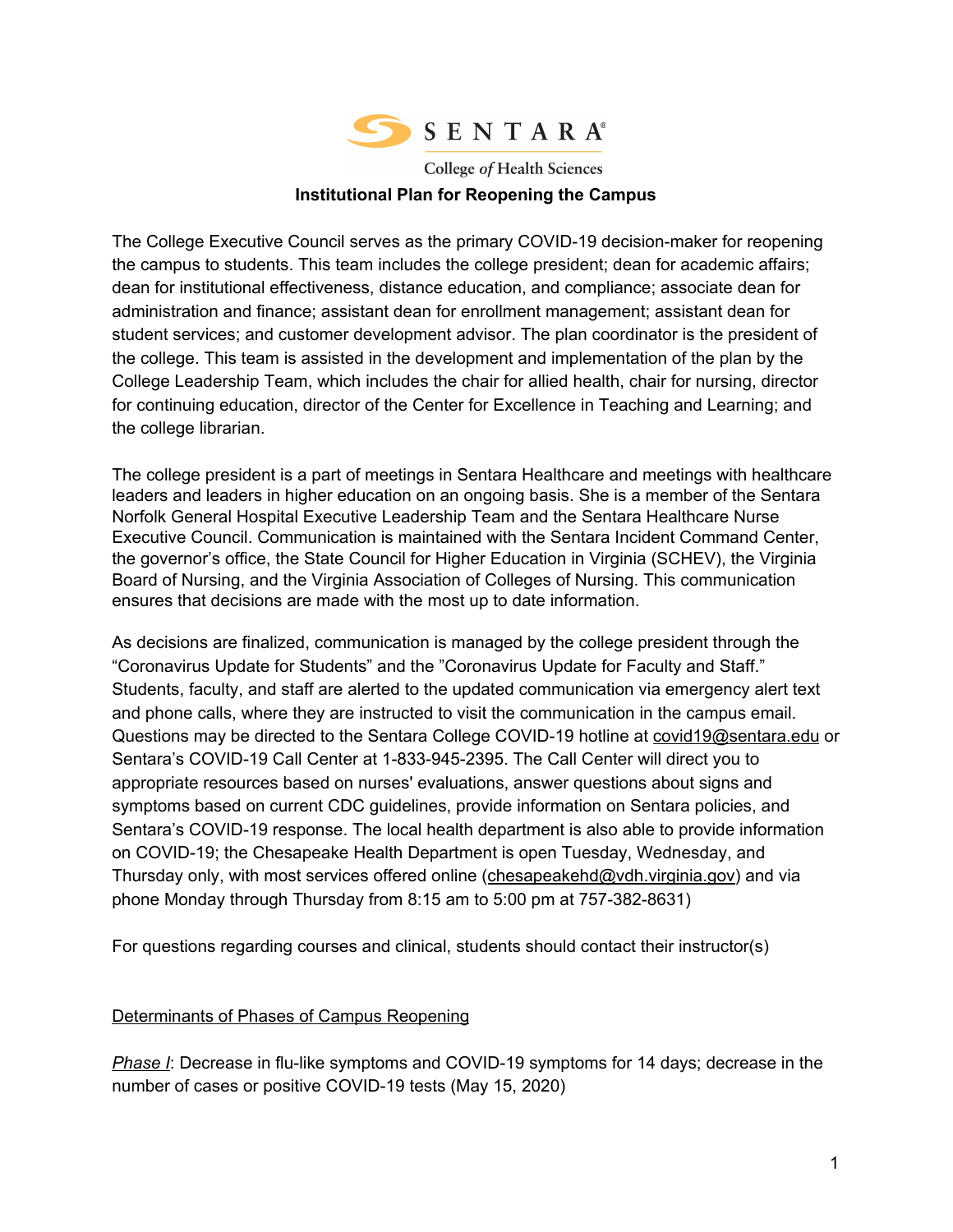- Phased return to work with enhanced social/physical distancing, increased cleaning, and signs posted to communicate rules of workplace safety
- Limited gatherings of no more than 10 people
- Close common areas
- Continued telework for vulnerable populations
- Use of face masks
- Temperature checks and screening per Sentara and VDH
	- $\circ$  Positive symptom screening will be documented on a log that is utilized by Sentara Healthcare
	- This log will be submitted to Sentara Occupational Health for employees and the Virginia Department of Health for students and visitors for tracking and contact tracing
- No non-essential business travel
- Meetings to be held virtually
- No gatherings in the lounges/alumni room; no ceremonies to be held in person

*Phase II*: No rebound in cases and sustained meeting of gating criteria, from Phase I (June 22, 2020)

- College open regular business hours
- Remain sensitive to staff and students with childcare, adult, and eldercare needs.
- Special accommodations for work during the COVID-19 pandemic will be given for vulnerable individuals (e.g., 65 years or older, underlying health conditions); the remainder of the staff to return to work unless furloughed or approved for telework by manager
- Keep common areas closed
- Continued use of face masks and temperature checks (per Sentara's and VDH recommendation)
- Gatherings limited to no more than 50 people, with social distancing
- Resume non-essential business travel
- Schools can open and students return to campus for skills labs and simulation and to clinical experiences
- Meetings and events >/= 50 people to be held virtually

*Phase III*: No rebound in cases and sustained meeting of gating criteria, from phase I (tentative date during or after the Fall 2020 semester)

- Resume normal staffing at work.Reasonable accommodations for work during the COVID-19 pandemic will be given for vulnerable individuals (e.g., 65 years or older, underlying health conditions); the remainder of the staff to return to work unless furloughed or approved for telework by manager
- No ban on gatherings, but limit crowds
- Limited physical distancing in large venues
- All meetings to be held in person
- Resume college-wide meetings/employee events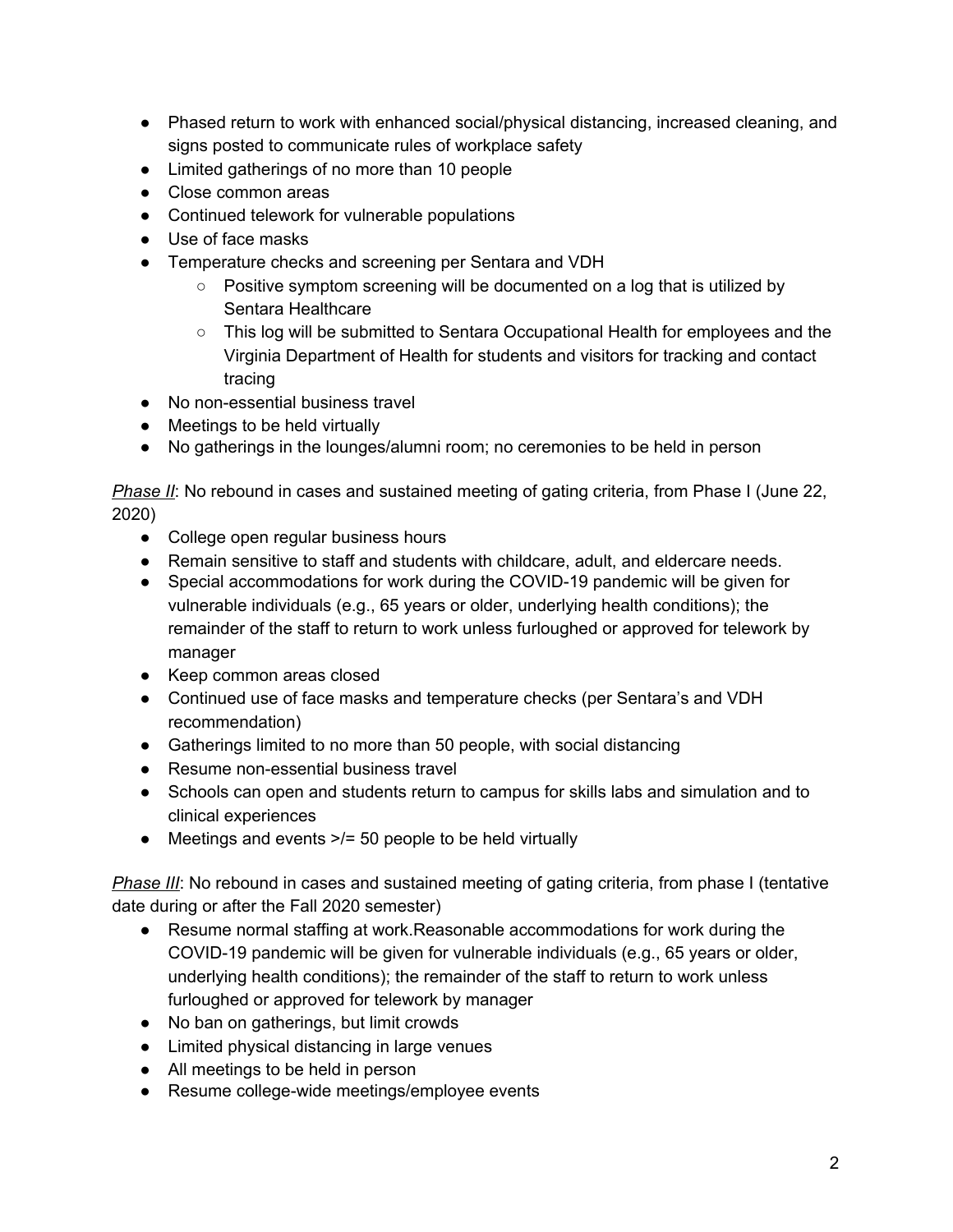● Lounges/alumni room open with limits; large events reviewed as needed

# College Offices and Departments Reopening by Phase

| Department                                                                                                                                | Phase I                                                                                                                                                                                                                                                                                                                                                                                                                                                | Phase II                                                                                                                                                                                                                                                                              | Phase III                                                                                                                                                                                                                                                                                                                                                                                                               |
|-------------------------------------------------------------------------------------------------------------------------------------------|--------------------------------------------------------------------------------------------------------------------------------------------------------------------------------------------------------------------------------------------------------------------------------------------------------------------------------------------------------------------------------------------------------------------------------------------------------|---------------------------------------------------------------------------------------------------------------------------------------------------------------------------------------------------------------------------------------------------------------------------------------|-------------------------------------------------------------------------------------------------------------------------------------------------------------------------------------------------------------------------------------------------------------------------------------------------------------------------------------------------------------------------------------------------------------------------|
| <b>Executive Council</b><br>Team (EC + Asst.<br>to the President)/<br><b>Academic Affairs</b><br>Leadership                               | EC/AALT team<br>members without<br>health conditions or<br>risks to return to the<br>college on a flexible<br>schedule                                                                                                                                                                                                                                                                                                                                 | Team members to<br>transition back to<br>campus on schedules<br>agreed upon with<br>manager                                                                                                                                                                                           | All EC/AALT team<br>members return to<br>college on a full-time<br>basis                                                                                                                                                                                                                                                                                                                                                |
| <b>Academic Affairs</b><br>(faculty students/<br>programs);<br>online classes,<br>skills lab on<br>campus, clinical,<br>social distancing | -Faculty-members<br>without health<br>conditions or risks to<br>return to the college<br>on a flexible schedule<br>-Students: Not on<br>campus: Meetings<br>are virtual with faculty<br>-CVT- Echo-<br>Campus- skills lab 9<br>students before going<br>to complete their<br>clinical from the<br>Spring. Students will<br>need -Pass/purpose<br>from Cindy Balfour if<br>before Phase II. She<br>has enough area to<br>maintain social<br>distancing. | -Faculty-members to<br>transition back to<br>campus on schedules<br>agreed upon with<br>manager<br>-Students: Routinely<br>not on campus<br>unless provided with<br>a "pass" for specific<br>meeting/purpose<br>from faculty. Students<br>on campus for skills<br>lab and simulation. | Faculty-members<br>return to college on a<br>full-time basis; all<br>school meetings<br>facilitated by the<br>dean for academic<br>affairs (DAA) or the<br>DAA is the advisor<br>are to be held in<br>person unless virtual<br>is approved by DAA.<br>-Fall semester:<br>Students back on<br>campus. Classes<br>resume as online,<br>skills lab, clinical, and<br>simulation. All areas<br>open to students'<br>access. |
| Recruitment /<br>Admissions                                                                                                               | -Admissions and<br>Recruitment team<br>on-site during normal<br>hours. One<br>admissions rep will<br>work in her office; the<br>other rep will work in<br>the reception area<br>office. The enrollment<br>specialist will work in<br>the recruiter's office.<br>Nursing faculty will                                                                                                                                                                   | Maintain the same<br>plan as Phase I.                                                                                                                                                                                                                                                 | Team members<br>return to assigned<br>offices; meetings with<br>prospective students<br>and with team<br>members will be in<br>person.                                                                                                                                                                                                                                                                                  |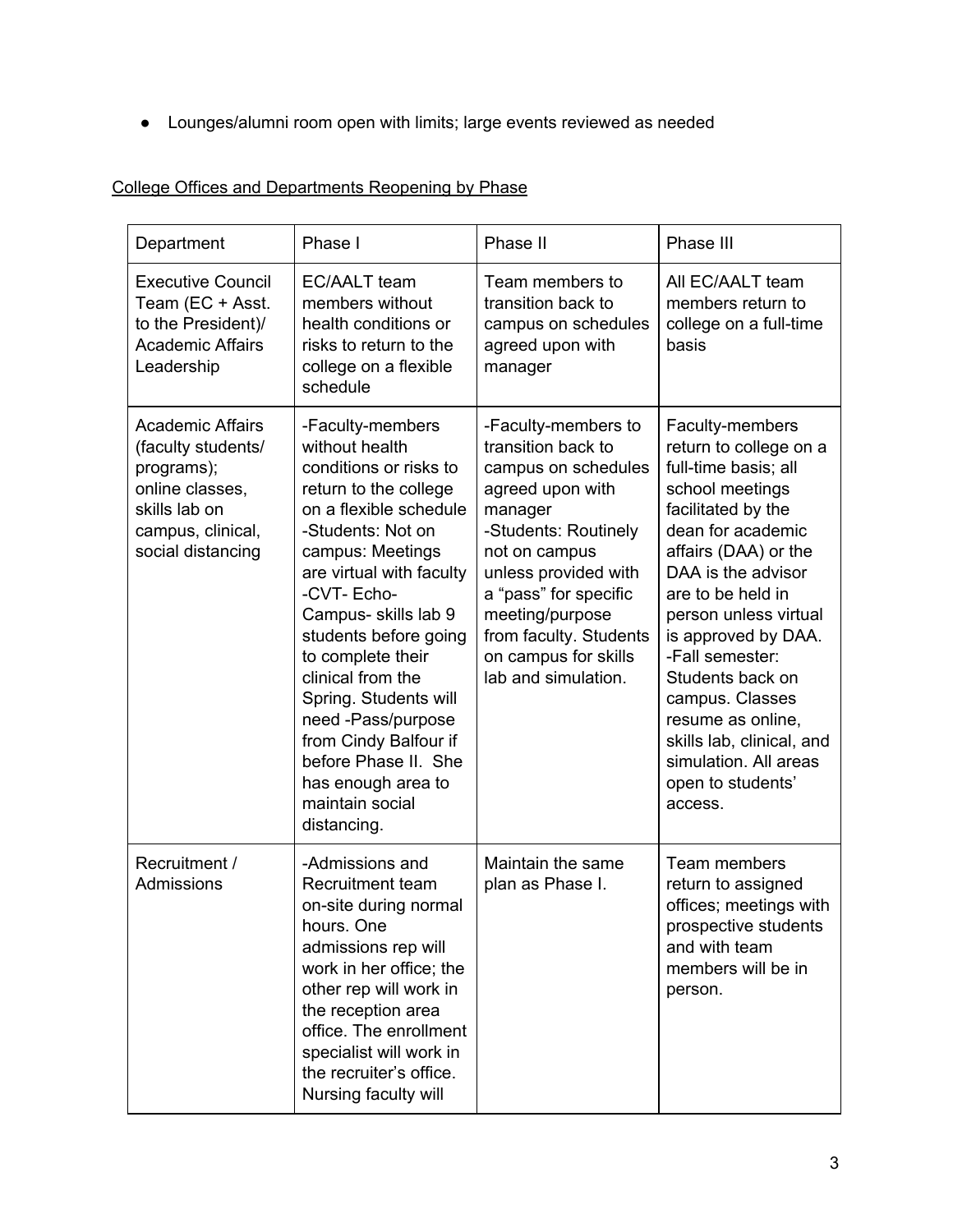|                         | volunteer to staff the<br>front, and the<br>recruiter will work out<br>of the asst. dean's<br>office.<br>-Admissions:<br><b>Nine</b><br>Wonderlic<br>testers at a<br>pre-scheduled<br>time<br><b>TEAS virtually</b><br>-Recruiter:<br>No on-site<br>information<br>sessions<br>No walk-in<br>visitors (appt<br>only)<br>-The front office is<br>prepared to take<br>temps and monitor<br>masks as folks come<br>into the building.                                                                           |                                                                                                                                                        |                                                                                                                                                                                                                                                                                                                                                                                                                                                |
|-------------------------|--------------------------------------------------------------------------------------------------------------------------------------------------------------------------------------------------------------------------------------------------------------------------------------------------------------------------------------------------------------------------------------------------------------------------------------------------------------------------------------------------------------|--------------------------------------------------------------------------------------------------------------------------------------------------------|------------------------------------------------------------------------------------------------------------------------------------------------------------------------------------------------------------------------------------------------------------------------------------------------------------------------------------------------------------------------------------------------------------------------------------------------|
| <b>Student Services</b> | -Team members will<br>continue to work<br>remotely.<br>-Team members may<br>be onsite when it is<br>required to meet their<br>job responsibilities<br>and/or /meet their<br>weekly hours.<br>-Team members will<br>not share an office. If<br>2 team members<br>from the same office<br>are on site, then the<br>counselor's or asst.<br>dean's office will be<br>used as a flex space<br>to maintain one team<br>member per office.<br>-Team members with<br>health conditions will<br>be required to go to | -Team members to<br>transition back to<br>campus on schedules<br>agreed upon with<br>manager.<br>-Student counseling<br>will continue to be<br>online. | -All team members<br>will return to campus<br>except when working<br>remotely best meets<br>the needs of the<br>students (eg., student<br>counseling).<br>-Team members who<br>have developed a<br>new health condition<br>will be required to go<br>to Sentara<br><b>Occupational Health</b><br>to get a fit-for-duty<br>form completed to<br>determine their<br>eligibility to be onsite.<br>-Team members<br>return to assigned<br>offices. |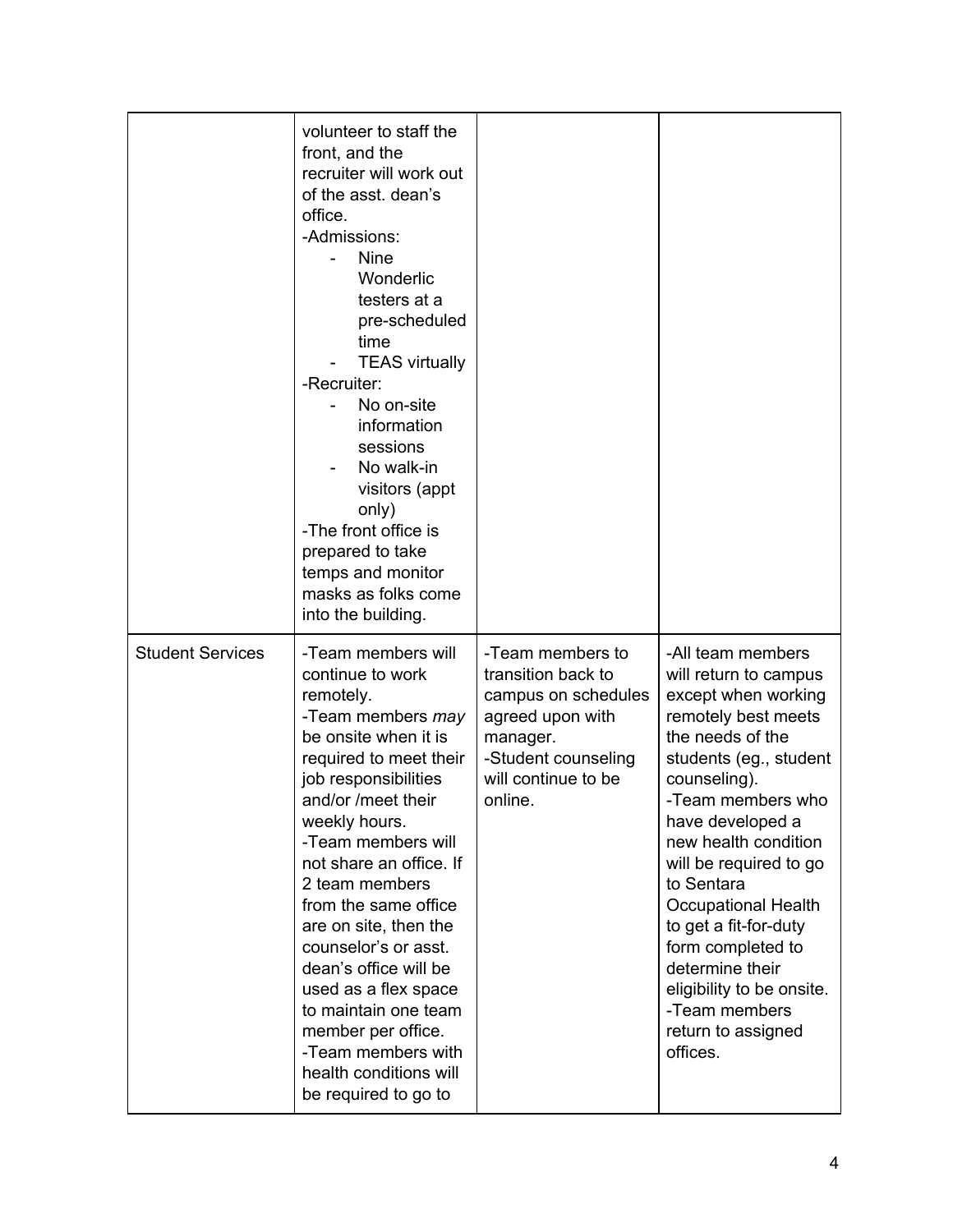|                                  | <b>Occupational Health</b><br>to get a fit-for-duty<br>form completed to<br>determine their<br>eligibility to be onsite<br>or not.<br>-Student counseling<br>will be online.                                                                |                                                                                                                                                                                   |                                                                       |
|----------------------------------|---------------------------------------------------------------------------------------------------------------------------------------------------------------------------------------------------------------------------------------------|-----------------------------------------------------------------------------------------------------------------------------------------------------------------------------------|-----------------------------------------------------------------------|
| Operations / IT                  | -Team members<br>without health<br>conditions or risks to<br>return to the college<br>on a flexible<br>schedule.<br>-No more than 2<br>employees will be<br>scheduled in the<br>office at one time.                                         | -Team members to<br>transition back to<br>campus on schedules<br>agreed upon with<br>manager<br>-No more than 2<br>employees will be<br>scheduled in the<br>office at one time.   | Return to normal<br>operations.                                       |
| Financial Aid /<br><b>Bursar</b> | -Team members<br>without health<br>conditions or risks to<br>return to the college<br>on a flexible<br>schedule.<br>-No more than 1<br>employee will be<br>scheduled in the<br>office at one time.                                          | -Team members to<br>transition back to<br>campus on schedules<br>agreed upon with<br>manager<br>-No more than 2<br>employees will be<br>scheduled in the<br>office at one time.   | Return to normal<br>operations.                                       |
| Library                          | -Library team<br>members without<br>health conditions or<br>risks return to the<br>college on a flexible<br>schedule.<br>-The library will only<br>allow 2 patrons at a<br>time into the library.<br>Seating will be 1<br>person per table. | Team members to<br>transition back to<br>campus on schedules<br>agreed upon with<br>manager. Library<br>staff meetings can be<br>held in the library with<br>appropriate spacing. | Library team<br>members return to<br>college on a full-time<br>basis. |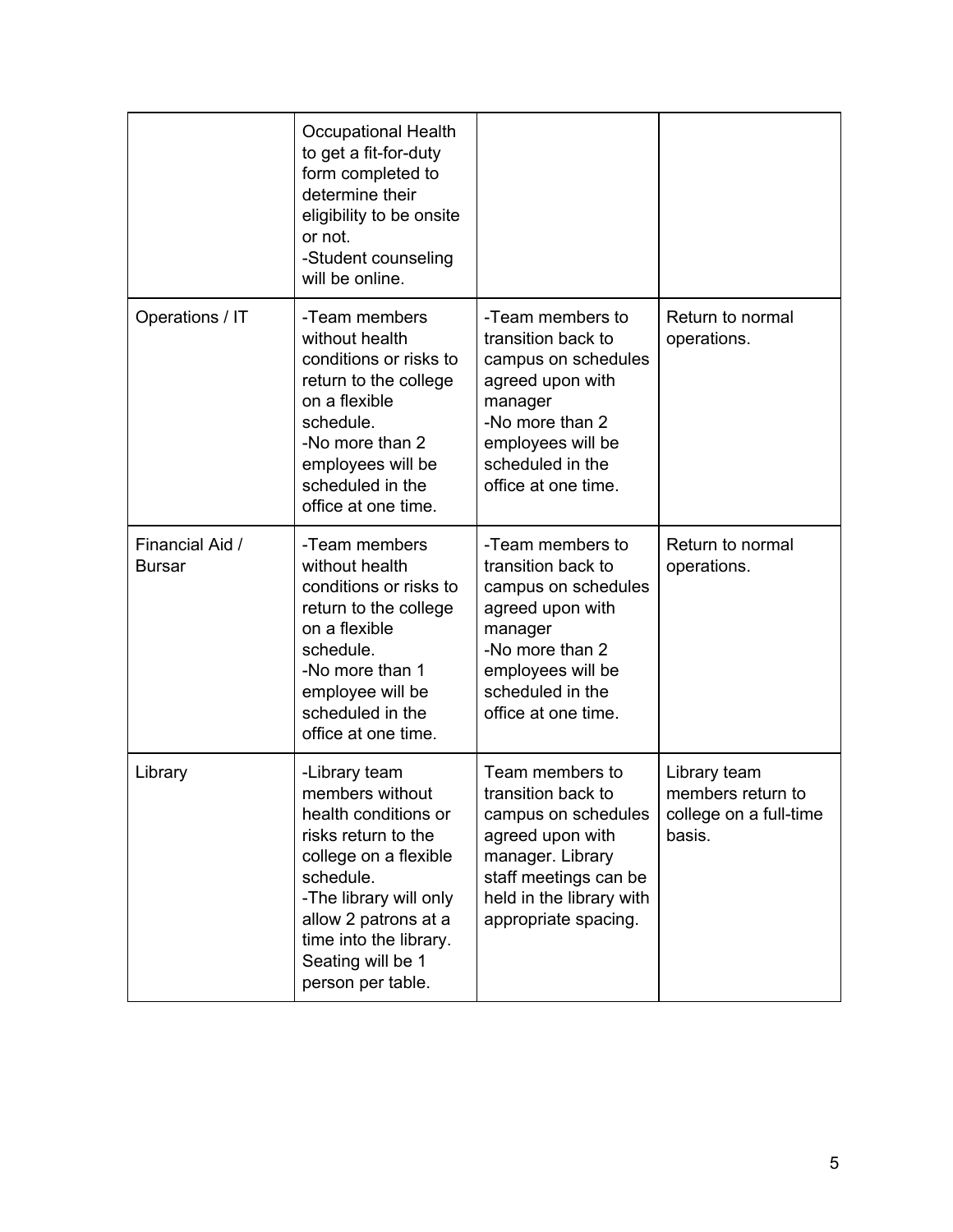| Computer Lab                          | The librarian will<br>assess the spacing<br>between computers<br>and tables. She will<br>then put unavailable<br>signs on computers<br>to ensure 6 feet of<br>distance. Tables will<br>have chairs removed<br>to also ensure<br>appropriate distance.<br>Instructions will be<br>placed at each<br>monitor available for<br>use to guide users in<br>completely/safely<br>wiping down<br>equipment. Library<br>staff will monitor<br>gloves and wipe<br>supply. | Configuration and<br>cleaning from phase<br>one will remain in<br>place. | The computer lab will<br>reopen with full<br>access to all<br>computers and<br>tables. |
|---------------------------------------|-----------------------------------------------------------------------------------------------------------------------------------------------------------------------------------------------------------------------------------------------------------------------------------------------------------------------------------------------------------------------------------------------------------------------------------------------------------------|--------------------------------------------------------------------------|----------------------------------------------------------------------------------------|
| Institutional<br><b>Effectiveness</b> | The institutional<br>researcher will work<br>remotely.                                                                                                                                                                                                                                                                                                                                                                                                          | The institutional<br>researcher will<br>continue to work<br>remotely.    | The institutional<br>researcher will return<br>to work in her<br>assigned office.      |

## Programs and Classes for Fall 2020 Semester

Didactic classes for Nursing, Cardiovascular Technology, Surgical Technology, and Patient Care Technician at the Chesapeake campus will be taught in an online format, including both synchronous and asynchronous class sessions. Monitor Surveillance at the Chesapeake campus and Patient Care Technician at Sentara RMH will be taught in the classroom employing social distancing. Students will be on campus for skills labs and simulation, and they will be in the clinical settings for clinical experiences. All classrooms and skills labs have been evaluated for social distancing; capacity limits and seating arrangements have been identified. Students in clinical settings will sign a waiver, required by the Virginia Secretary of Education, and will be given the opportunity to delay their clinical experiences and their graduation date. Sentara College of Health Sciences will make it a priority to ensure the safety of vulnerable individuals (e.g. 65 years or older, underlying health conditions) through alternate learning assignments as able and approval of leaves of absence.

All new students will receive COVID-19 prevention (such as handwashing, staying at home if ill, cleaning and disinfecting, masks and face coverings, social distancing) and anti-stigma training (COVID-19 individuals), and college protocols in the New Student Orientation, which will be provided to new students virtually. At the beginning of the fall 2020 semester, all faculty, staff,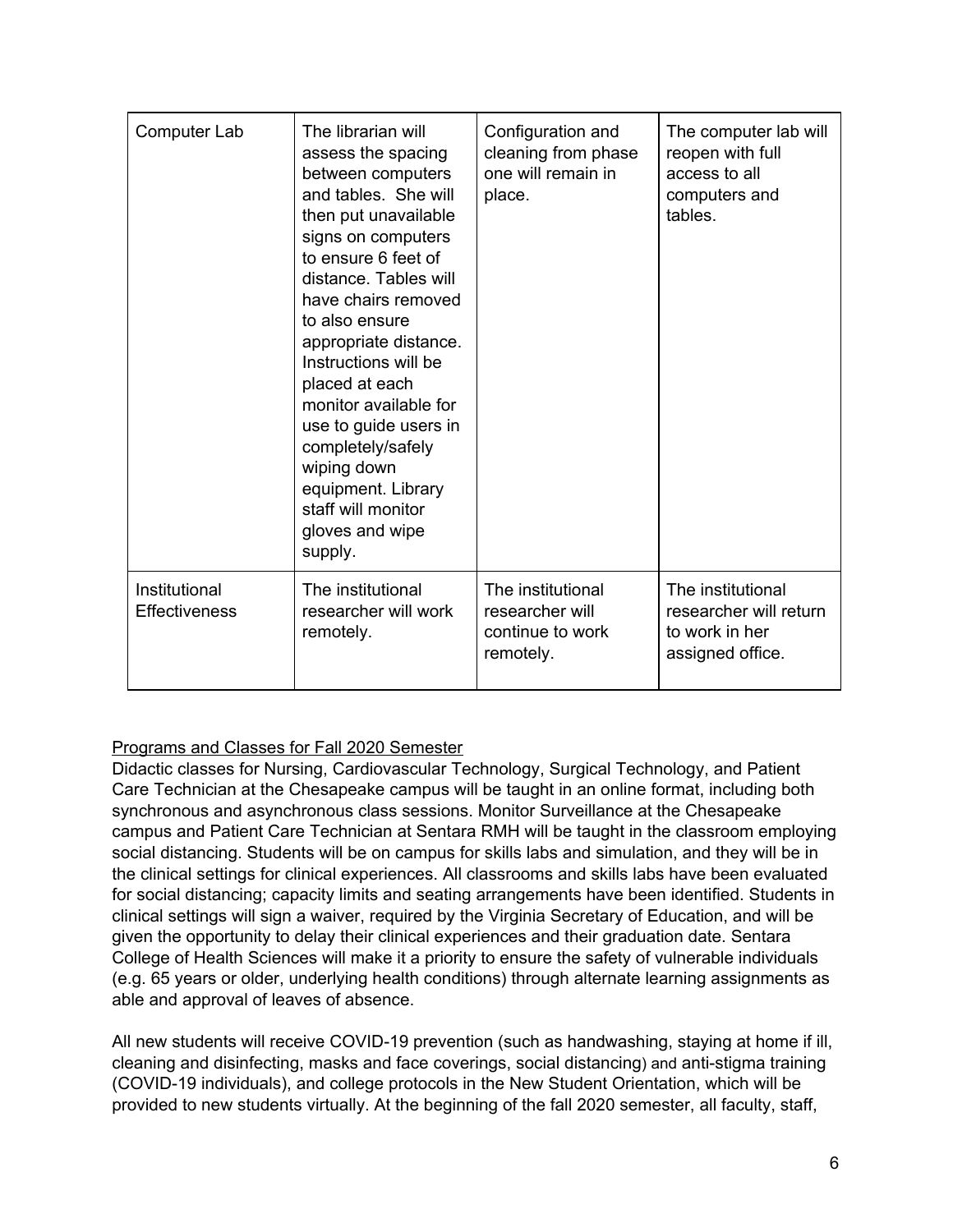and students will be required to complete a computer-based module on COVID-19 prevention (such as handwashing, staying at home if ill, cleaning and disinfecting, masks and face coverings, social distancing) and anti-stigma training for COVID-19 positive individuals, and college protocols for managing COVID-19.

- CVT Skills lab Tues/Thurs. AM/PM Session. 217-311A/B connected room (0800-1100) (1200-1500)
- ST Skills lab Mon/Wed (AM/PM) Sessions 217-311 A/B (0800-1100) (1200-1500)
- MS 100 (Mon/Wed) N 4-6 PM Classroom 309
- PCT- Skills LAB (10) Adjuncts have agreed to teach at those times. 9-3 (3 of them)- WED 4-9 (2 of them)- WED 9-3 (1) Thursday After Week 9 PCT is not in the building.
- NURSING Traditional Juniors Skills lab Thursday (8 am - 7p) Skills Lab- Saturday (8 am-4 pm) Med administration can happen in a classroom

Traditional Seniors 1 day- Mon/Tues 1 group on Wed (classroom/skills lab)

MENP

Skills need to be done before they go clinical. May need to split students.

Should there be a pandemic recurrence and the need to shut down campus activities again (based on directives from the state government), all didactic classes will continue to be taught online. Skills labs and simulations will be converted to online, as appropriate for the discipline. Clinical activities will be converted to online, as able, or will be delayed until students are able to return to the clinical setting again.

There is an Interim Policy During COVID currently in place and available online at [www.sentara.edu](http://www.sentara.edu/) in the Student Handbook. This policy addresses Leave of Absence, Satisfactory Academic Progress, and Clinical.

General Guidelines for Being on Campus by Phase

*Phase II*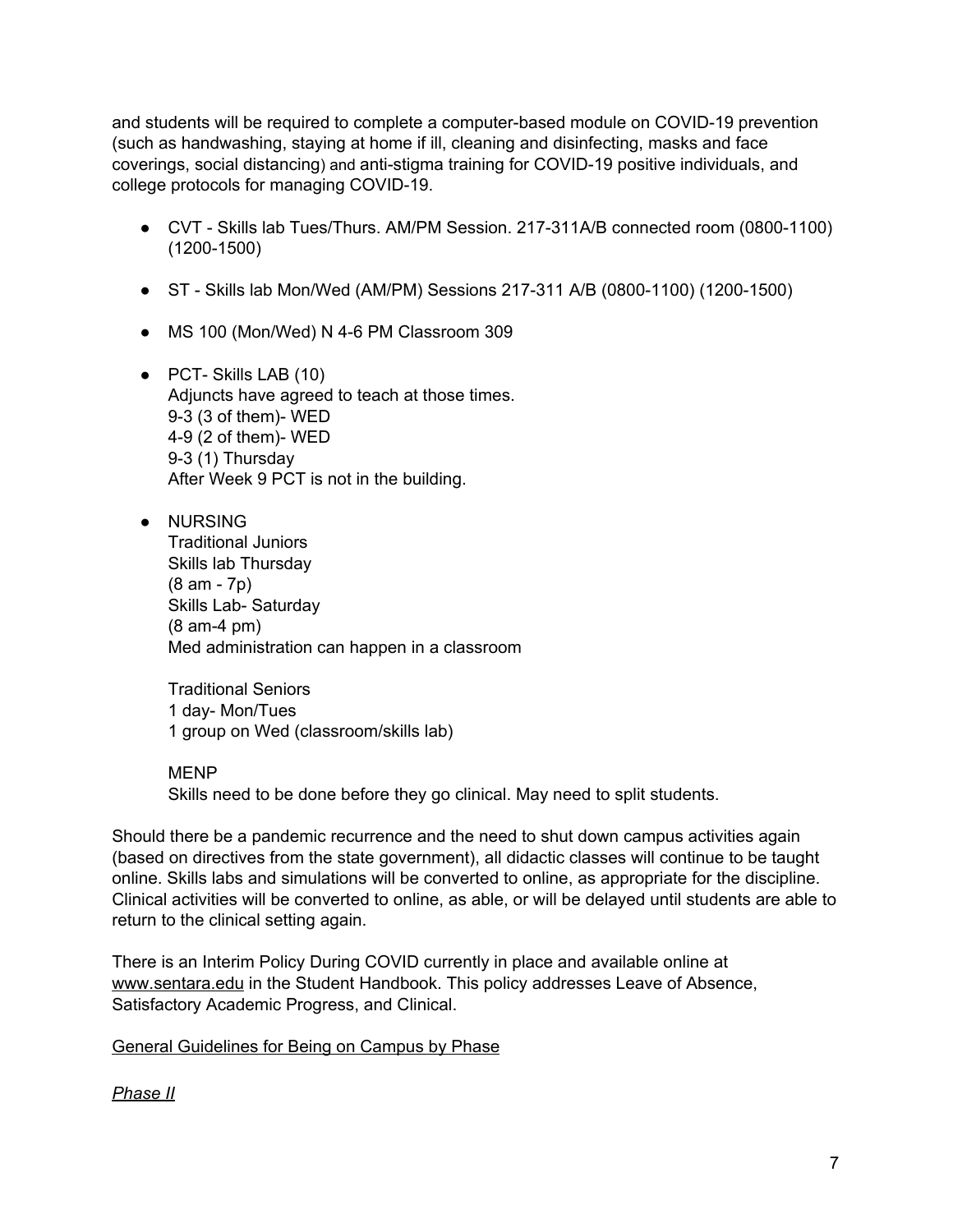*Phase II begins on June 22, 2020.*

*During Phase 2, employees of the college may return to campus during posted business hours. Currently, those hours are Monday - Friday, 9:00 am - 3:00 pm. The main entrance to the college will be unlocked during these hours, and employee badges will be set to allow all staff and students to move through the building as usual. Specific work schedules will be determined by each department manager. The following guidelines were approved by the College Leadership Team on June 10, 2020.*

In preparation for coming on campus please consider the following:

Have you experienced symptoms such as cough, difficulty breathing, shortness of breath, and/or fever greater than 100.4? If so, we are asking you to stay home from work, clinical rotations, skills lab, and simulation. No person who is sick or has been exposed to anyone confirmed or suspected to have COVID-19 is permitted in the college.

If you have reason to believe that you have experienced a community exposure to COVID-19, you must:

- Employee: Contact Employee Health Services prior to returning to work
- Student: Self-quarantine for 14 days. If asymptomatic after that time period, you can return to class/clinical

Everyone is expected to follow the CDC recommended prevention methods and monitor for a change in symptoms. While at home, if you experience two of the three symptoms (fever 100.4 degrees or higher, cough, shortness of breath), please contact Sentara's COVID-19 Call **Center** 

at 1-833-945-2395. The Call Center will direct you to appropriate resources based on nurses' evaluations, answer questions about signs and symptoms based on current CDC guidelines, provide information on Sentara policies, and our COVID-19 response. The Call Center will also provide information for contacting the Virginia Department of Health (VDH) or local health departments as needed.

While on campus:

Masks and Face Coverings

- All faculty, staff, students and visitors must wear a cloth face covering or mask at all times while on campus
- Faculty and staff are asked to bring their own mask; however, if a faculty or staff member arrives without a mask, one will be provided
- Students and visitors are expected to arrive for appointments with a face covering or mask. If they show up without a mask they must be turned away at the door
- For those individuals who are unable to wear a face mask due to health conditions,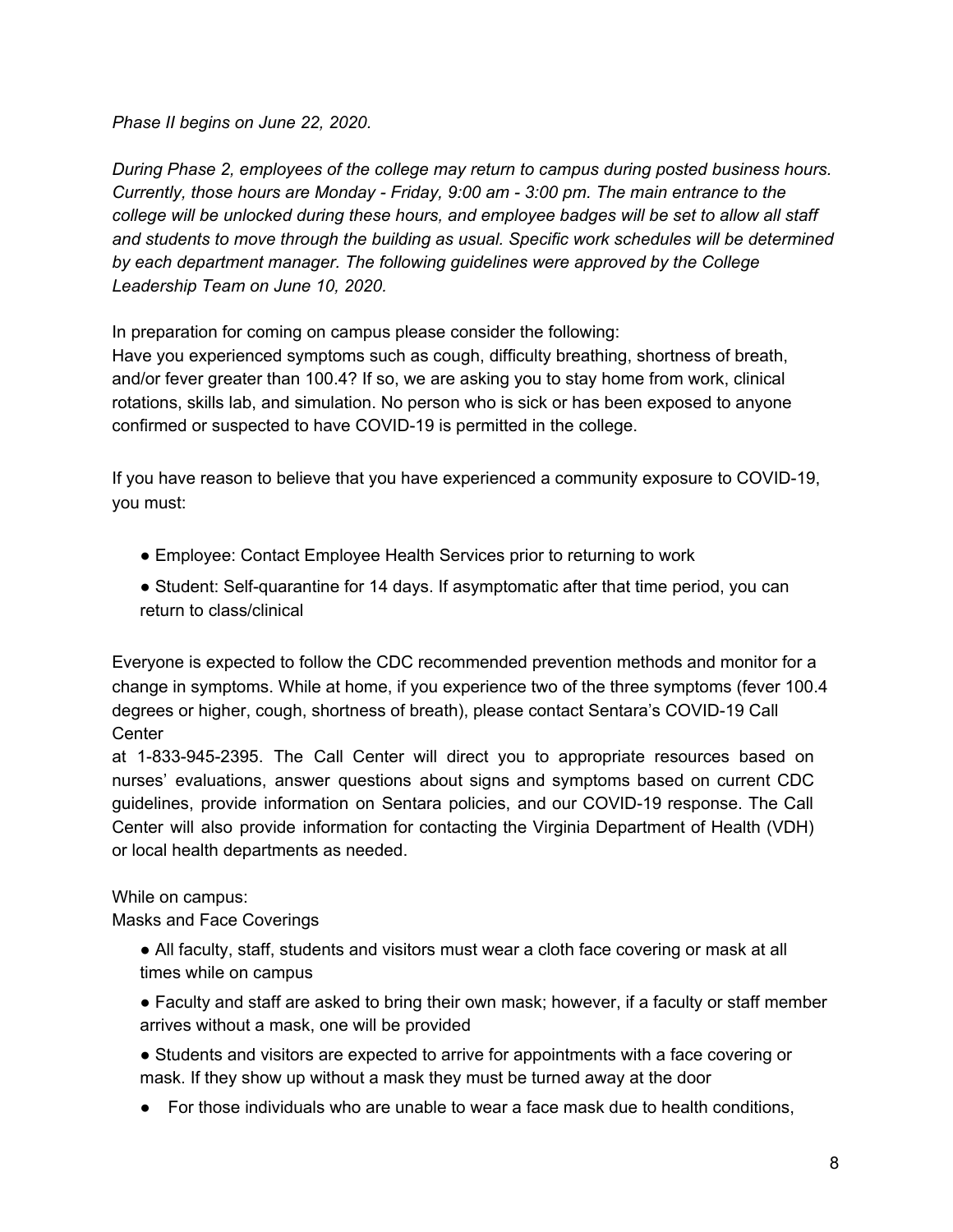it will be mandatory that they wear a face shield

### Social Distancing

● Everyone must adhere to the social distancing requirement of six feet of space between two individuals

● Face-to-face meetings on campus must limit group sizes to 50 and observe the six-foot social distancing requirement. Classroom and meeting room capacities have been determined and all employees are expected to adhere to the capacity limits. Congregating in the hallways is not permitted

- $\circ$  Individuals scheduled to meet with staff on-site may bring one visitor as needed
- College staff need to remind potential visitors of the expectations outlined in these guidelines

● All public areas within the college are temporarily off-limits; this includes empty classrooms, meeting rooms, Alumni Room, Library, Computer Lab, and the Lobby

 $\circ$  The exception being a classroom or meeting room that has been scheduled for an event

○ Classrooms and meeting rooms used for events will need to be tracked so the cleaning crew can include them on their rounds and wipe down "high touch" surfaces

• Students and visitors may bring a beverage and/or snack into the classroom or meeting room if the meeting organizer approves

- The vending machines, refrigerator, and appliances in the student lounge will be available for student use. Seating is limited and students are expected to wipe down tables, chairs, and appliances after each use
- The employee lounge will be available and has a current capacity of five individuals. Three people may be seated at the tables with one at each of the two counters for food prep

## Screening

• All faculty, staff, students, and visitors will need to be screened when they arrive at campus for symptoms and temperature on a daily basis

● A team member will be scheduled to conduct screenings for visitors, students, faculty, and staff upon arrival

• The interior door leading into the hallway (between the reception desk and fishbowl) may be propped open while receiving groups of students and visitors. The door must be closed after everyone has arrived

Cleaning and Disinfecting

• Hand sanitizer and disinfecting wipes will be available throughout the college while supplies last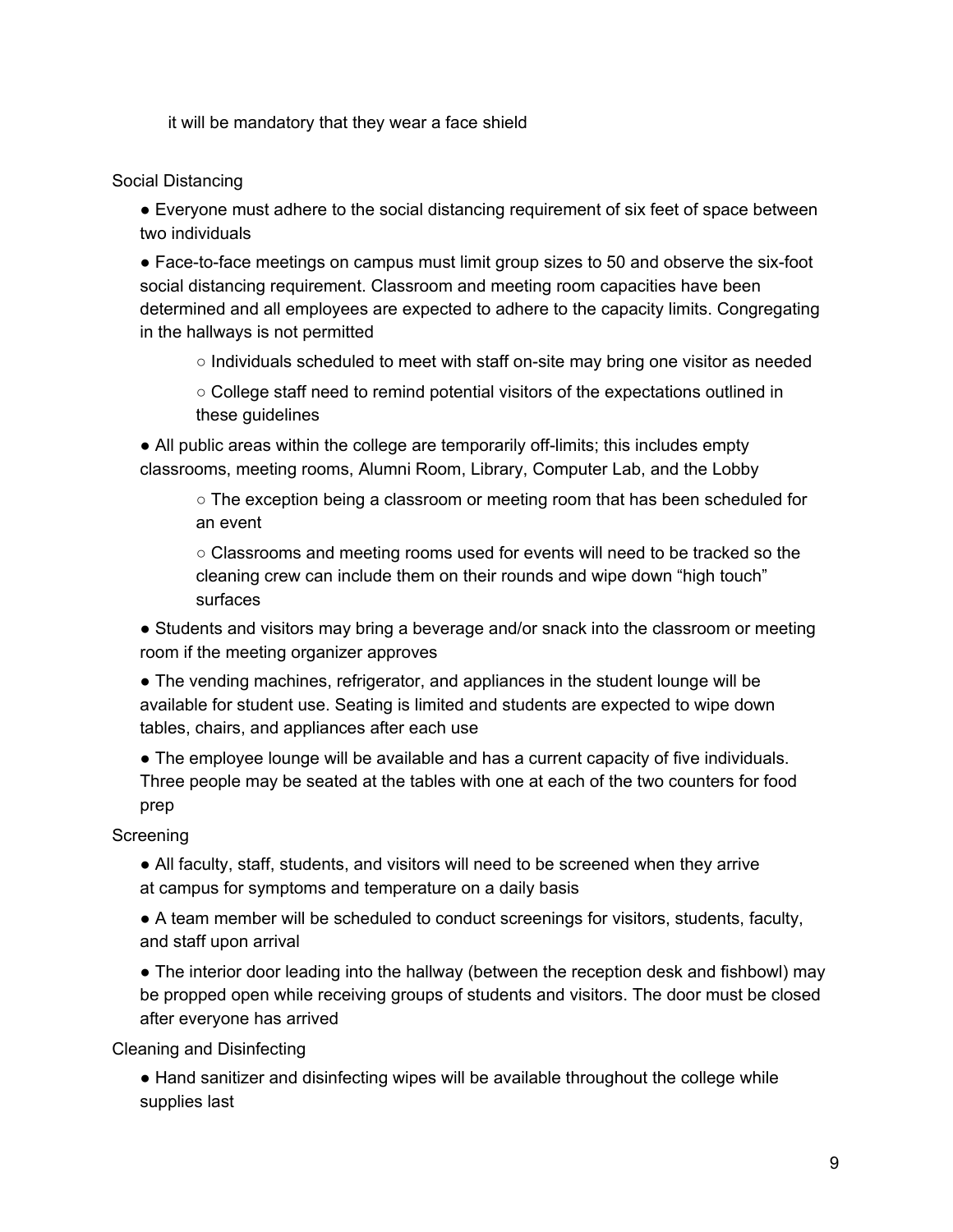● Frequent handwashing with soap and water is strongly encouraged

● Faculty and staff are expected to wipe desks, tabletops, and workspaces before and when they have completed a meeting or activity in a classroom or meeting room (students can assist with this). Wipes will be available in each room while supplies last

● Transwestern, our leasing company, continues to work with their service provider to ensure that all janitorial staff are trained in the proper use of PPE and CDC guidelines

● Cleaning services have been reviewed and enhanced to allow for increased frequency of cleaning common areas and high touch locations. The janitorial staff has been using CDC/EPA approved cleaning products since January 2020, and additional day staff was added in March 2020 to focus on high touch areas

#### *Students Returning to Clinical*

Effective June 9, 2020, nursing and PCT students are allowed and welcomed to return to the clinical setting. Students and faculty are required to sign waivers prior to entering the clinical unit or department. Procedural masks and eye protection will be provided by Sentara on the unit; however, students and faculty are required to wear a community mask upon entry into the facility.

Although Echo students will return to campus for skills lab in mid-July, CVT and ST students will not return to the clinical setting until August. Normal PPE will be provided by Sentara to CVT and ST students at that time.

Students will not be assigned to COVID+, suspected COVID, or isolation patients at this time in an effort to conserve PPE for staff who are required to care for those patients. Please know that students have the option to delay their return to the clinical, but this delay must be discussed with faculty and college officials to ensure that the impact of the delay is understood by all. Students considered to be vulnerable individuals (65 years or older or have underlying health conditions) should consult with their physicians regarding their ability to continue in their healthcare program.

Students, faculty, or staff who become symptomatic while on campus will be quarantined in a private location until arrangements can be made for them to leave campus and get tested and self-quarantine as recommended by the Sentara COVID-19 Call Center or the VDH.

#### *Phase III*

*The date to begin Phase III has not yet been determined.*

*During Phase III, employees of the college will return to campus during normal business hours. Students will return to campus for skills labs and simulation activities.*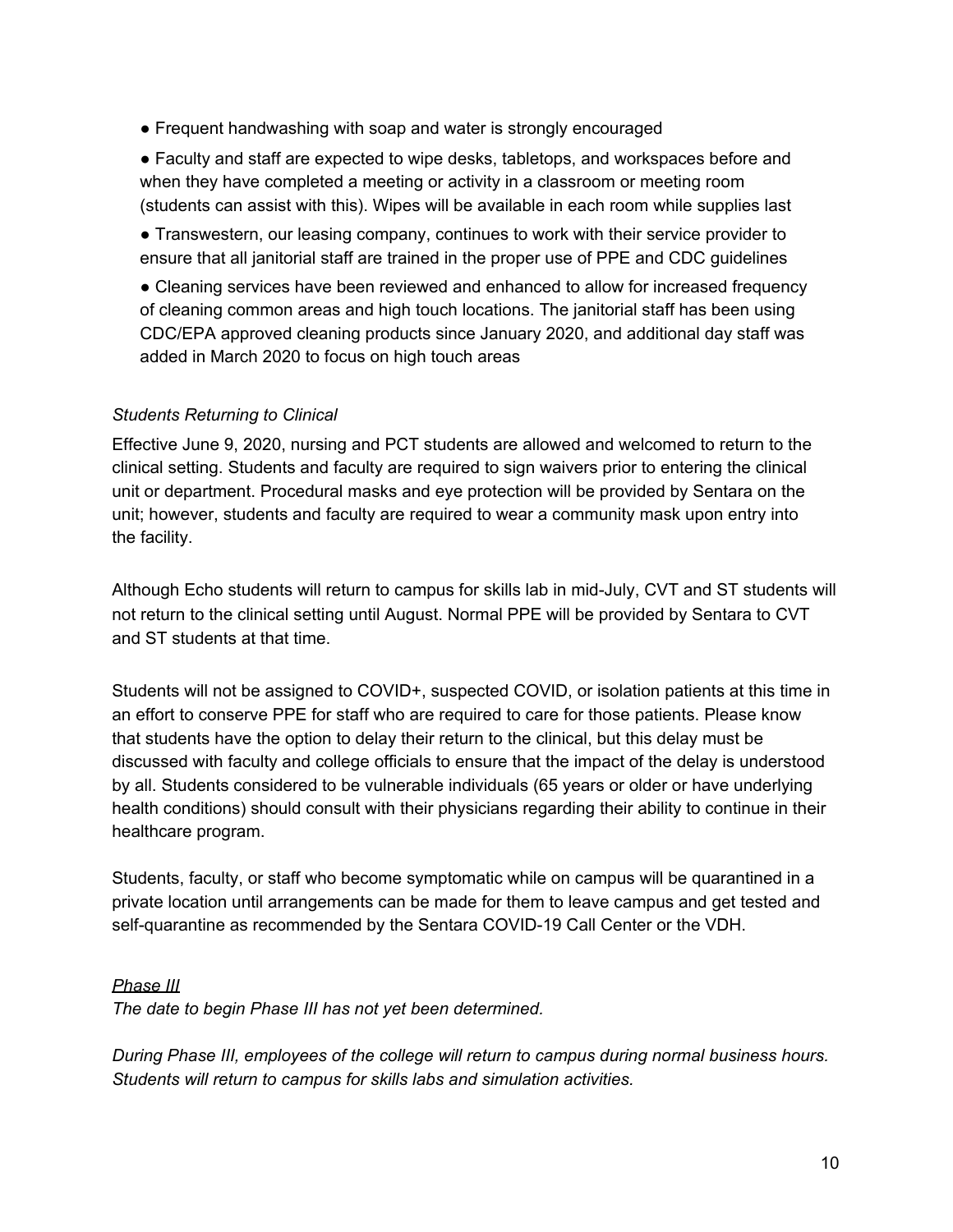The guidelines for Phase III will remain the same as for Phase II. Students, faculty, or staff who become symptomatic while on campus will be quarantined in a private location until arrangements can be made for them to leave campus and get tested and self-quarantine as recommended by the Sentara COVID-19 Call Center or the VDH.

#### **Campus level syndromic (disease) surveillance**

All faculty, staff, and students will monitor their own symptoms. The college will monitor the number of people temperature checked each day and those tested, along with the reported findings. The college will also monitor the number of people sent home due to symptoms as well as those turned away at the door due to symptoms. Sentara College of Health Sciences assumes a baseline of faculty, staff, and students as asymptomatic until data show otherwise. Our college is a non-residential institution of higher education. Therefore, we do not provide student health services. We seek emergent medical assistance for our employees, students, and visitors by dialing 911.

We take precautionary measures with all persons who want to have access to services inside of our institution (employees, students, and visitors). We ask baseline questions regarding exposure and symptoms and screen for temperature prior to entering the building. All persons entering the building will be required to social distance and wear a face mask or face shield

Our faculty will ensure that students who are participating in an on-campus class activity or when on a clinical rotation are symptom free; and will enforce students to not come to class/clinical if they are sick. Any documentation about a student who screened positive, will be in their electronic record and their referral to Chesapeake Health Department through email chesapeakehd@vdh.virginia.gov.

The supervisors of the employees will ensure that their employees are symptom free when working. If not, the employee will be asked to receive a COVID-19 test, self quarantine, contact the Sentara occupational health department; the employee must be cleared by Sentara Occupational Health prior to returning to work.

All data collected will be maintained on campus and will be accessible if required.

## **Sentara College Testing Strategy**

Exposed individuals will be monitored with appropriate screening. Students will have access to community screening through the COVID Screening Assessment at [www.sentar](http://www.sentara/)a.com or COVIDCHECK on the VDH website at [www.vdh.virginia.gov/coronavirus\)](http://www.vdh.virginia.gov/coronavirus). They have access to testing locations on the VDH website and may access care via virtual visits with Sentara Healthcare medical professionals for treatment, even if they are not a Sentara Medical Group patient. For immediate care, students should seek emergency care at their local emergency room.